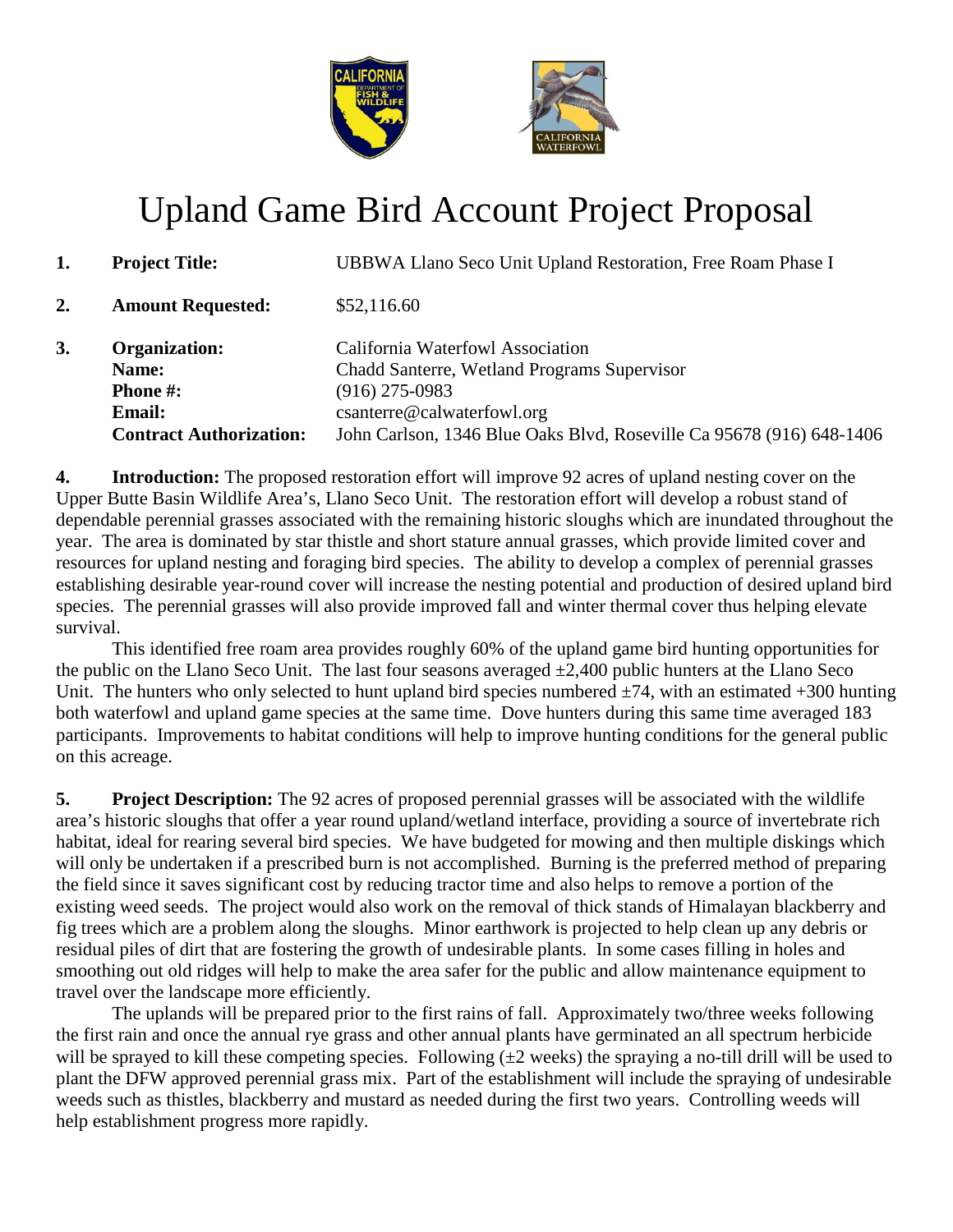The restoration of manageable units has been a priority for the Department of Fish and Wildlife (DFW) and California Waterfowl (CWA) staff. Similar projects have proven to help increase waterfowl and upland game bird production on the UBBWA Little Dry Creek Unit and Gray Lodge Wildlife Areas, which have undergone substantial planting efforts. DFW and CWA found a total of 49 nests in the (planted) perennial grass uplands within Field 117 (107 acres, planted in 2014) and 118 (82 acres, planted in 2010) in the spring of 2015 at the Little Dry Creek Unit. This was the first year of nest searching as part of a multi-year effort looking at perennial grasses and nesting success. DFW and CWA nest searching crews will be surveying these and other sites over the next several years to collect data on success of both pheasant and waterfowl.

The development of this proposed project was completed by DFW and CWA staff working closely together to identify the site specific needs and the development of solutions to improving these fields. The implementation of this project would be coordinated by CWA with approval of DFW staff on the final design and at the completion of the implemented project. California Waterfowl successfully undertakes between 65-85 projects a year with a construction budget of \$5.5-\$7.5M on public and private lands throughout the California.

**6. Expected Benefits:** Benefits will include an increase in structure and thickness of cover which will translate into improved nesting conditions and an anticipated increase in production. Dominating weed species will be replaced by grasses that are managed to maximize upland game bird benefits. Project results will ultimately improve nesting cover, foraging, juvenile rearing and overall wintering habitat, which should result in higher pheasant and possibly turkey populations and ultimately more hunter opportunities. The fields will also have a life expectancy of at least 20 years and possibly longer if managed correctly with periodic mowing or burning to enhance growth and remove thatch. All of the fields are within the hunt zone of the wildlife area and will provide enhanced hunting opportunity for the public.

|                                              |                                                    | льн ты папо эссо они органа кезгоганон, гтес коанг г назе т<br>Location<br><b>Llano Seco</b> |              |          | Field $#(s)$     |             |
|----------------------------------------------|----------------------------------------------------|----------------------------------------------------------------------------------------------|--------------|----------|------------------|-------------|
| <b>Project Title:</b>                        |                                                    |                                                                                              |              |          |                  |             |
|                                              | <b>UBBWA Llano Seco Unit Free Roam Restoration</b> |                                                                                              | Unit         |          | <b>Free Roam</b> |             |
| <b>Budget Line Item#</b>                     | <b>Work/Item Description</b>                       | Count                                                                                        | <b>Units</b> |          | Cost/Unit        |             |
| <b>CONSTRUCTION:</b>                         |                                                    |                                                                                              |              |          |                  |             |
| 1                                            | Field Contouring/Earthwork                         | 2,000                                                                                        | cyds         | $\omega$ | \$2.00           | \$4,000.00  |
| $\overline{c}$                               | Field Prep and Seeding                             | 92                                                                                           | ac           | $\omega$ | \$150.00         | \$13,800.00 |
| 3                                            | Perennial Grass Mix - 20 lbs/ac                    | 1,840                                                                                        | lbs          | $\omega$ | \$6.00           | \$11,040.00 |
| 4                                            | Spraying for Broadleaf Control (3 Times)           | 276                                                                                          | ac           | $\omega$ | \$55.00          | \$15,180.00 |
|                                              | <b>Construction Subtotal</b>                       |                                                                                              |              |          |                  | \$44,020.00 |
| PERSONNEL SERVICES:                          |                                                    |                                                                                              |              |          |                  |             |
| 5                                            | Senior Biologist                                   | 40                                                                                           | hours        | $\omega$ | \$32.00          | \$1,280.00  |
| 6                                            | Associate Biologist                                | 80                                                                                           | hours        | $\omega$ | \$25.00          | \$2,000.00  |
| 7                                            | <b>Benefits Salaried Staff</b>                     |                                                                                              |              | $\omega$ | 34%              | \$1,115.20  |
|                                              | <b>Personnel Subtotal</b>                          |                                                                                              |              |          |                  | \$4,395.20  |
| <b>OPERATING EXPENSES:</b>                   |                                                    |                                                                                              |              |          |                  |             |
| 8                                            | Mileage                                            | 1,160                                                                                        | miles        | $\omega$ | \$0.540          | \$626.40    |
| 9                                            | Miscellaneous (materials, supplies, etc.)          |                                                                                              |              |          |                  | \$125.00    |
|                                              | <b>Operating Subtotal</b>                          |                                                                                              |              |          |                  | \$751.40    |
| <b>OVERHEAD:</b>                             |                                                    |                                                                                              |              |          |                  |             |
| 10                                           | DFG Paid Overhead (6%)                             |                                                                                              |              |          |                  | \$2,950.00  |
| 11                                           | CWA Paid Overhead (8%)                             |                                                                                              |              |          |                  | \$3,933.33  |
|                                              | <b>Overhead Subtotal</b>                           |                                                                                              |              |          |                  | \$6,883.32  |
| <b>PROJECT COST:</b>                         |                                                    |                                                                                              |              |          |                  | \$56,049.92 |
| PARTNERSHIP CONTRIBUTIONS:                   |                                                    |                                                                                              |              |          |                  |             |
| 12                                           | CWA Paid Overhead (8%)                             |                                                                                              |              |          |                  | \$3,933.33  |
| TOTAL LIPLAND CAME RIPD STAMP CRANT PEOLIFST |                                                    |                                                                                              |              |          |                  | ¢57 116 60  |

**Upland Game Bird Stamp Proposal 2016 UBBWA Llano Seco Unit Upland Restoration, Free Roam Phase I**

**TOTAL UPLAND GAME BIRD STAMP GRANT REQUEST \$52,116.60**